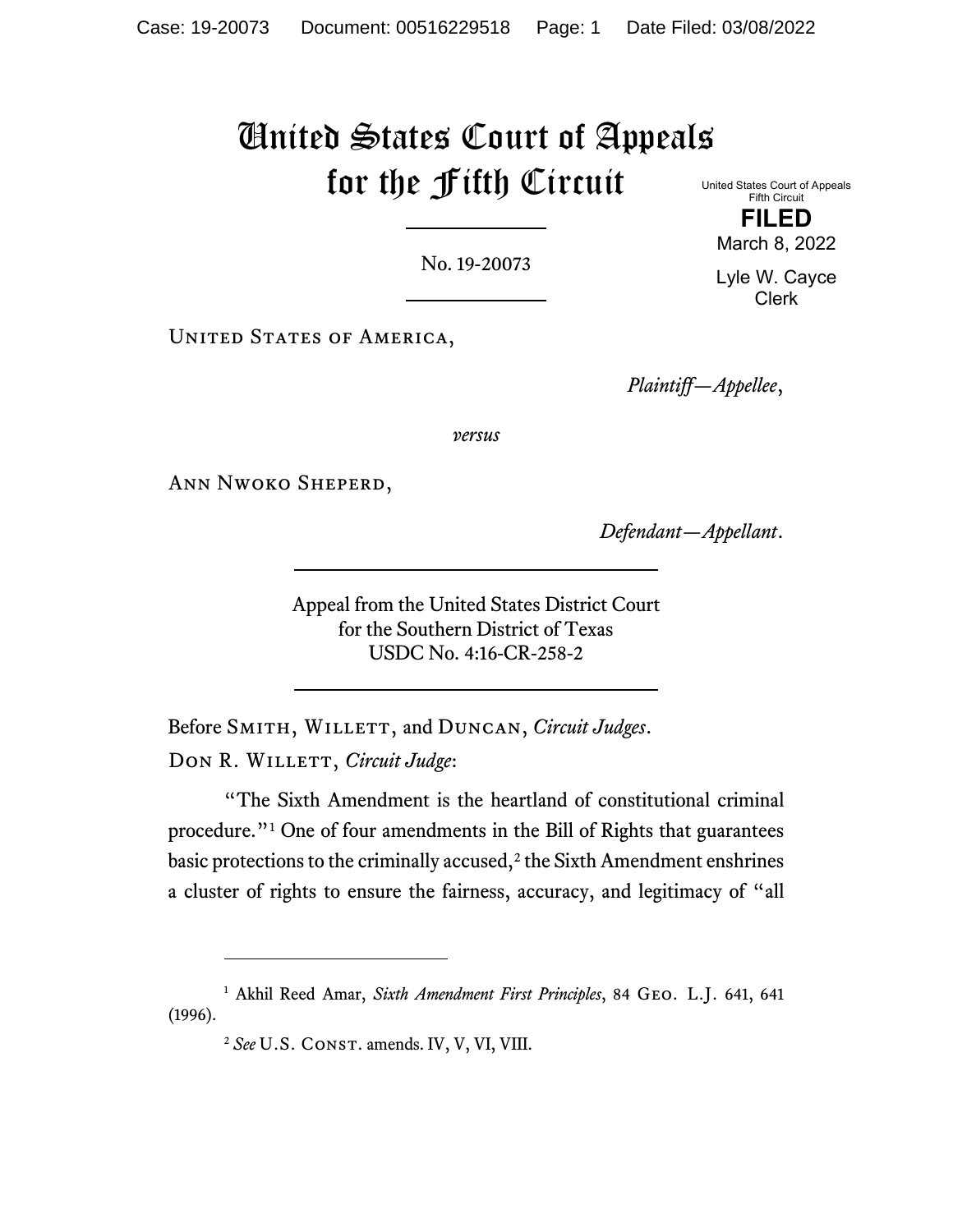criminal prosecutions."[3](#page-1-0) This case concerns the Amendment's final clause: "Assistance of Counsel." But "[t]his last right is a big one," as the right to counsel, perhaps the central feature of our adversarial system, helps make real the Constitution's other criminal procedure promises.[4](#page-1-1)

Ann Sheperd, the owner of a home-health agency, lawyered up after being indicted for Medicare fraud. But there was a tiny problem: Unbeknownst to Sheperd, her pretrial lawyer—who represented her until days before trial—*also* represented one of the Government's star witnesses. Oops. Sheperd retained new counsel, was convicted (and sentenced to 30 years), and now appeals on various grounds related to her attorney's conflict of interest. We agree with Sheperd that "Assistance of Counsel" necessarily means *effective* assistance, and effective assistance demands conflict-free representation. This is certainly no less true during the pretrial phase,<sup>[5](#page-1-2)</sup> particularly today, when roughly 97.8 percent of federal criminal convictions are obtained not through a constitutionally prescribed jury trial but through plea bargaining. [6](#page-1-3)

For the reasons below, we REMAND for an evidentiary hearing on whether Sheperd's lawyer's conflict of interest adversely affected his representation, but reject Sheperd's other grounds for reversal.

<sup>3</sup> *Id.* amend. VI.

<sup>4</sup> Amar, *supra* note 1, at 705.

<span id="page-1-2"></span><span id="page-1-1"></span><span id="page-1-0"></span><sup>5</sup> *See Anaya v. Lumpkin*, 976 F.3d 545, 550 (5th Cir. 2020) ("The Sixth Amendment right to counsel extends to the plea-bargaining process, where defendants are 'entitled to the effective assistance of competent counsel.'" (quoting *Lafler v. Cooper*, 566 U.S. 156, 162 (2012))).

<span id="page-1-3"></span><sup>6</sup> U.S. Sentencing Comm'n, 2020 Sourcebook of Federal Sentencing Statistics 56 (2020), https://www.ussc.gov/sites/default/files/pdf/ research-and-publications/annual-reports-and-sourcebooks/2020/2020-Annual-Reportand-Sourcebook.pdf.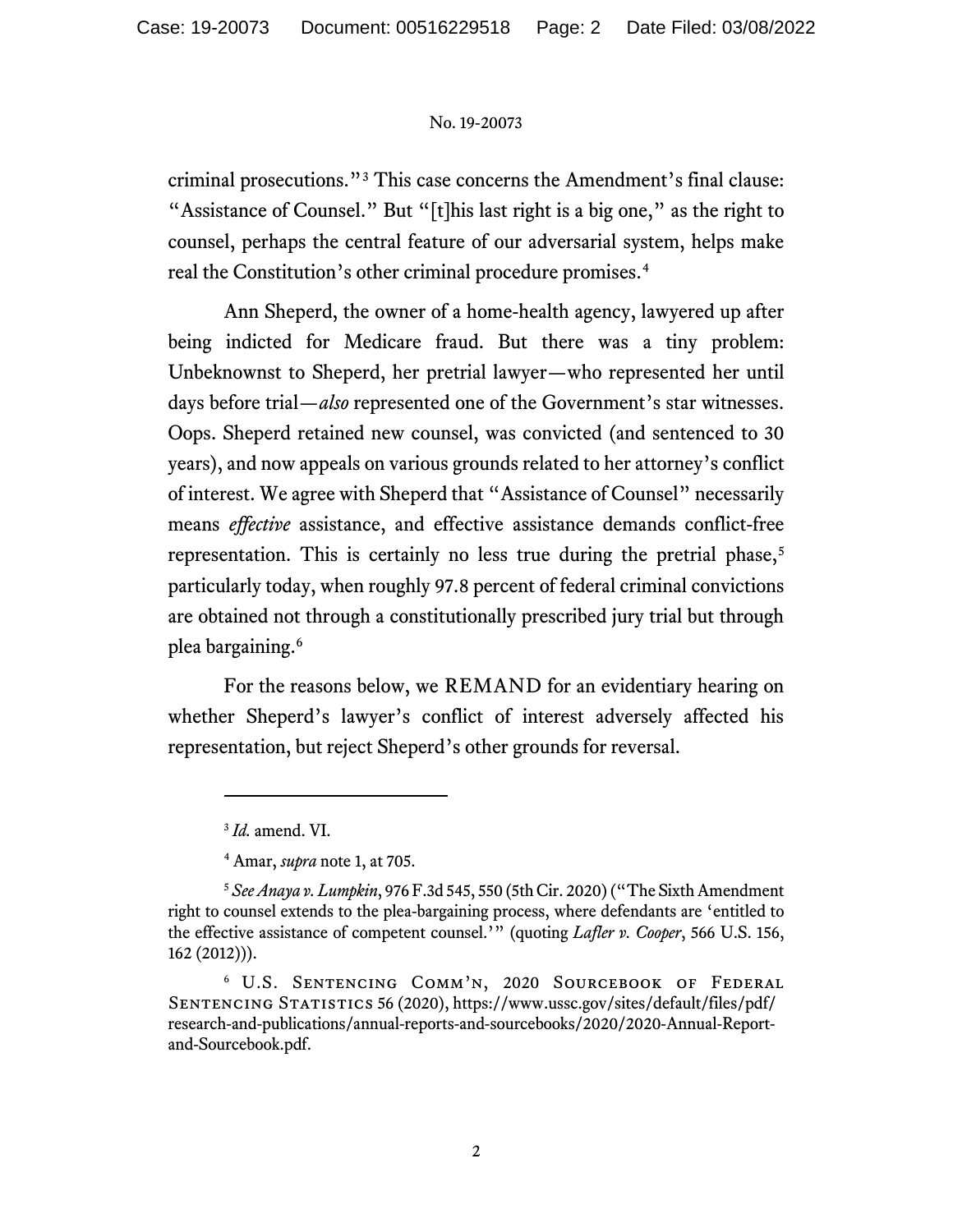# I

## A

Ann Sheperd owned and operated a home-health agency. In June 2016, a grand jury indicted her (and several others) with conspiracy to commit healthcare fraud. Sheperd retained counsel. The district court set trial for August 2016. A month later, Sheperd replaced her counsel, and the district court declared the case "complex." The court also pushed back the trial date about six months. The district court continued the trial three more times at the request of various defendants. Sheperd made only one of these requests. Sheperd replaced her counsel again in February 2018 with an attorney named Bassey Akpaffiong.

Two months after entering his appearance as Sheperd's counsel, Akpaffiong met with FBI agents and a federal prosecutor to discuss Sheperd's trial. But he was not there acting on Sheperd's behalf. Akpaffiong was there to act on another client's behalf—Okechukwu Okpara. Akpaffiong had helped Okpara secure a plea deal related to healthcare fraud in a different district court almost a year before. So why did Okpara need Akpaffiong at the meeting? Because Okpara was Sheperd's friend and business associate—a relationship the Government wanted to exploit by calling Okpara as a witness *against* Sheperd.

If representing both Sheperd and Okpara at the same time sounds zany to you, then you wouldn't be alone. The Government thought it sounded zany, too. In fact, it even pointed out to Akpaffiong that he had an obvious conflict. Akpaffiong replied that he hadn't noticed.<sup>[7](#page-2-0)</sup> Even so, the meeting continued since, according to Akpaffiong, "Sheperd wanted to plead guilty

<span id="page-2-0"></span><sup>&</sup>lt;sup>7</sup> According to Akpaffiong, the oversight came from Okpara referring to Sheperd by a different name—"Nwoko," her middle name.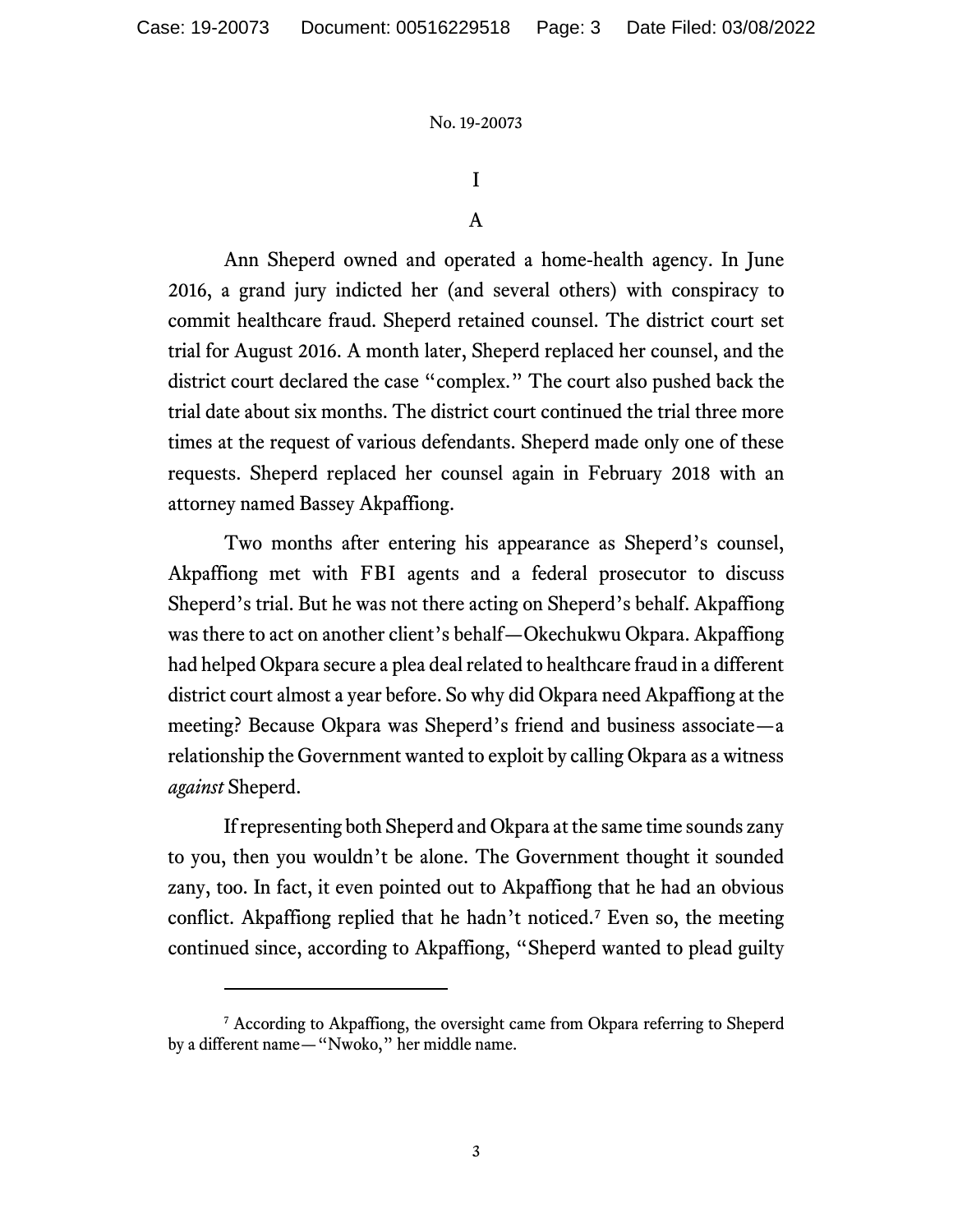and would do so by [the next month, in] May." Turns out, the meeting was a success . . . for Okpara. Afterward, the Government amended Okpara's plea deal to include "5K1 consideration." That is, in exchange for Okpara having provided the Government with "substantial assistance in the investigation or prosecution of another person who has committed an offense," the Government agreed to permit Okpara to receive a reduced sentence.<sup>[8](#page-3-0)</sup>

Months went by. Nobody told Sheperd about Akpaffiong's conflict. Nobody told the district court about it either. But that time was not wasted. The Government used it to bring six more counts of healthcare fraud against Sheperd. The grand jury returned a superseding indictment that charged Sheperd with all six counts. Akpaffiong, for his part, continued to receive Government-provided discovery. Not until August—with trial looming did Akpaffiong start trying to address his conflict. He approached a former state Assistant Attorney General with experience prosecuting healthcarefraud cases—Oyesanmi Alonge—about taking over Sheperd's defense. Akpaffiong had worked with Alonge before, and Alonge "got involved," in his words, on August 14.

Days later, on August 20, Akpaffiong finally revealed to Sheperd his conflict and proposed solution.[9](#page-3-1) But Sheperd felt burned. She claims her experience with Akpaffiong made her "extremely distrustful of lawyers." Two days later, on August 22, Sheperd told Alonge not to represent her.

<sup>8</sup> U.S. Sent'g Guidelines Manual § 5K1.1.

<span id="page-3-1"></span><span id="page-3-0"></span><sup>&</sup>lt;sup>9</sup> There is some disagreement on the exact date Sheperd was informed that Alonge was taking over. Sheperd told the district court that she did not hear about Akpaffiong's conflict and Alonge taking over until August 20. But Alonge's motion for continuance asserted that she knew the same day he first got involved in the case on August 14. If the precise date Sheperd found out about Alonge's involvement has any relevance, we leave it to the district court to resolve this factual discrepancy on remand.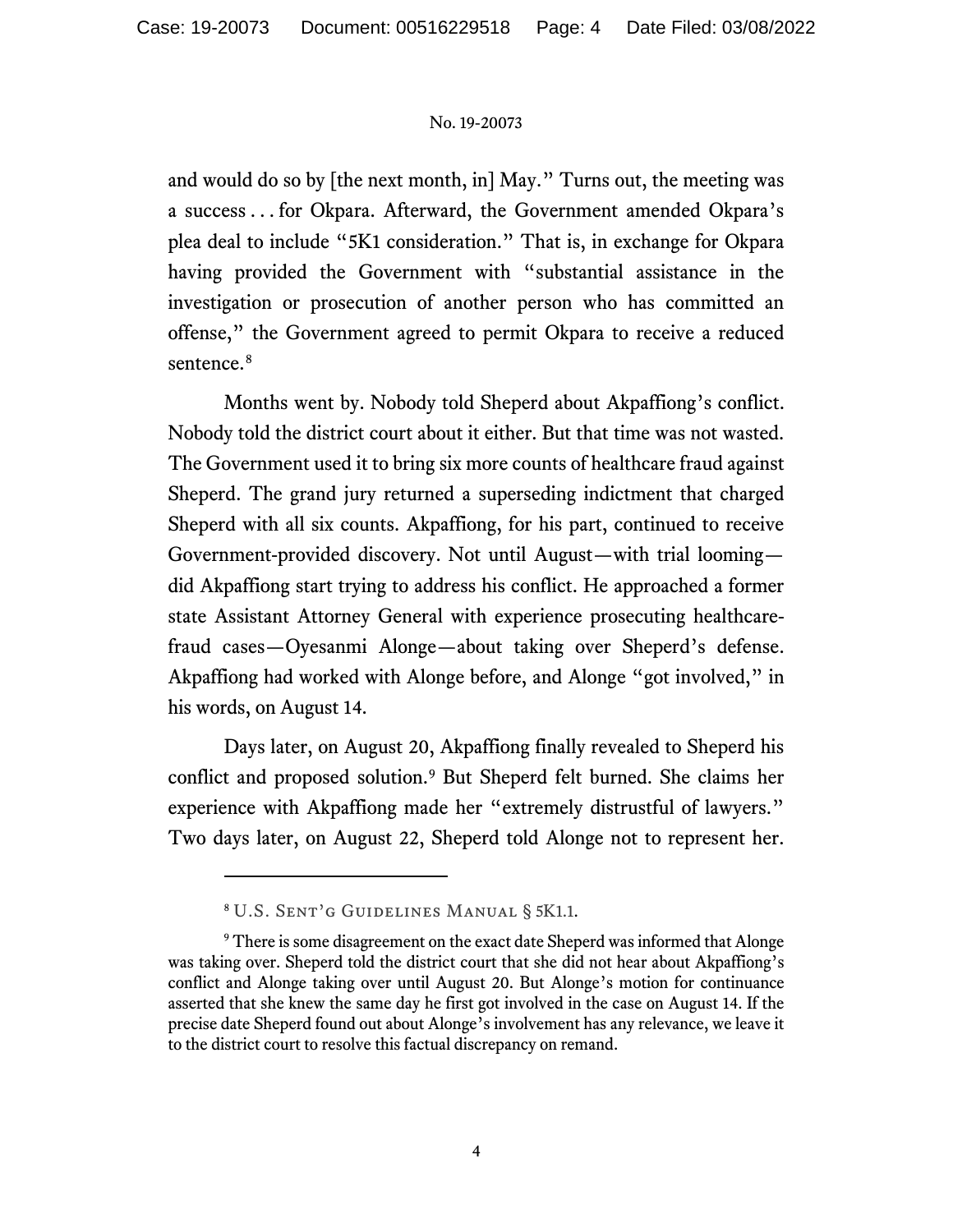Alonge conveyed this information to the Government. The Government conveyed it to the district court. The district court set a status conference.

The status conference took place on August 27, 2018. Alonge was not present. Akpaffiong assured the court that Alonge would be prepared for trial two weeks later. That same day, Sheperd changed her mind about Alonge. She agreed to let him represent her, and Akpaffiong then withdrew as counsel.

A few days later Sheperd's case was transferred to a new judge. The new judge held a pretrial conference on September 4. At the conference the judge asked the parties if they could move up the trial date. All parties represented they could not, pointing, in part, to Alonge's recent appearance in the case. Counsel for defendants also flagged the conflict issue for the district court, but suggested that the trial could proceed so long as Okpara did not testify. After discussing the conflict, the judge stated that after "32 years on the federal side plus 8 on the state side, I have not seen th[is]" type of conflict. The district court then, to the surprise of all parties, moved the trial date up by three days—to Friday, September 7.

On September 6, the day before trial, Alonge moved for a continuance, arguing, "The unfortunate circumstances surrounding the status of Ms. Shepherd's [*sic*] counsel ha[d] denied [him] significant trial preparation time." He had "only worked meaningfully on [the] case for approximately one week," despite having been involved for three. Alternatively, Alonge moved to withdraw. That same day, all defendants also filed a joint motion, asking the court to, among other things, continue the trial and exclude Okpara's testimony. The court did not rule on the motions. Trial began the next day.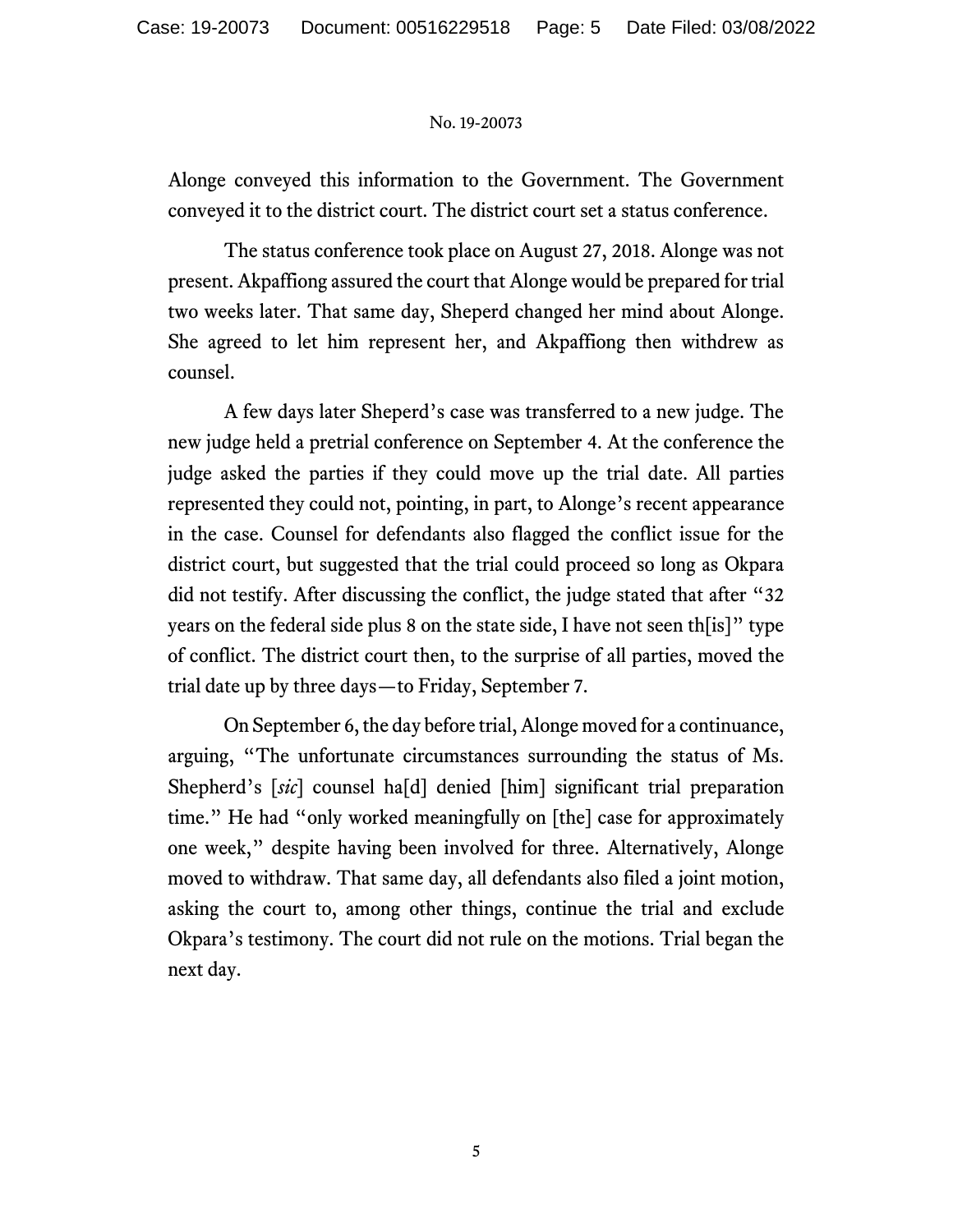## B

A few days into trial, the Government called Okpara as a witness. That brought the conflict-of-interest issue to a head. Defense counsel collectively reasserted the arguments from their pretrial motion: (1) Akpaffiong could have provided Okpara with privileged information to enhance Okpara's efforts to cooperate with the Government; (2) if Okpara testified, he could share self-incriminating statements that Sheperd shared with Akpaffiong; and (3) the current indictment could have been based on tainted information from Okpara. Akpaffiong and Sheperd took the stand. The district court ultimately excluded Okpara from testifying.

At the close of trial, Alonge renewed the defendants' joint pretrial motion, asking the district court to dismiss the case because of the conflict of interest. The district court denied the motion. The jury found Sheperd guilty on all counts. The district court sentenced her to 30 years in prison. Sheperd timely appealed, alleging several grounds to reverse based on Akpaffiong's conflict of interest.

## II

Sheperd mainly argues that Akpaffiong's conflict violated her Sixth Amendment right to conflict-free counsel. We review ineffective-assistanceof-counsel claims, like this one, as a mixed question of law and fact subject to de novo review.[10](#page-5-0) Because the district court did not find, one way or the other, whether Akpaffiong's conflict adversely affected his representation of Sheperd, we REMAND for a limited evidentiary hearing on this issue.

<span id="page-5-0"></span><sup>10</sup> *United States v. Infante*, 404 F.3d 376, 391 (5th Cir. 2005).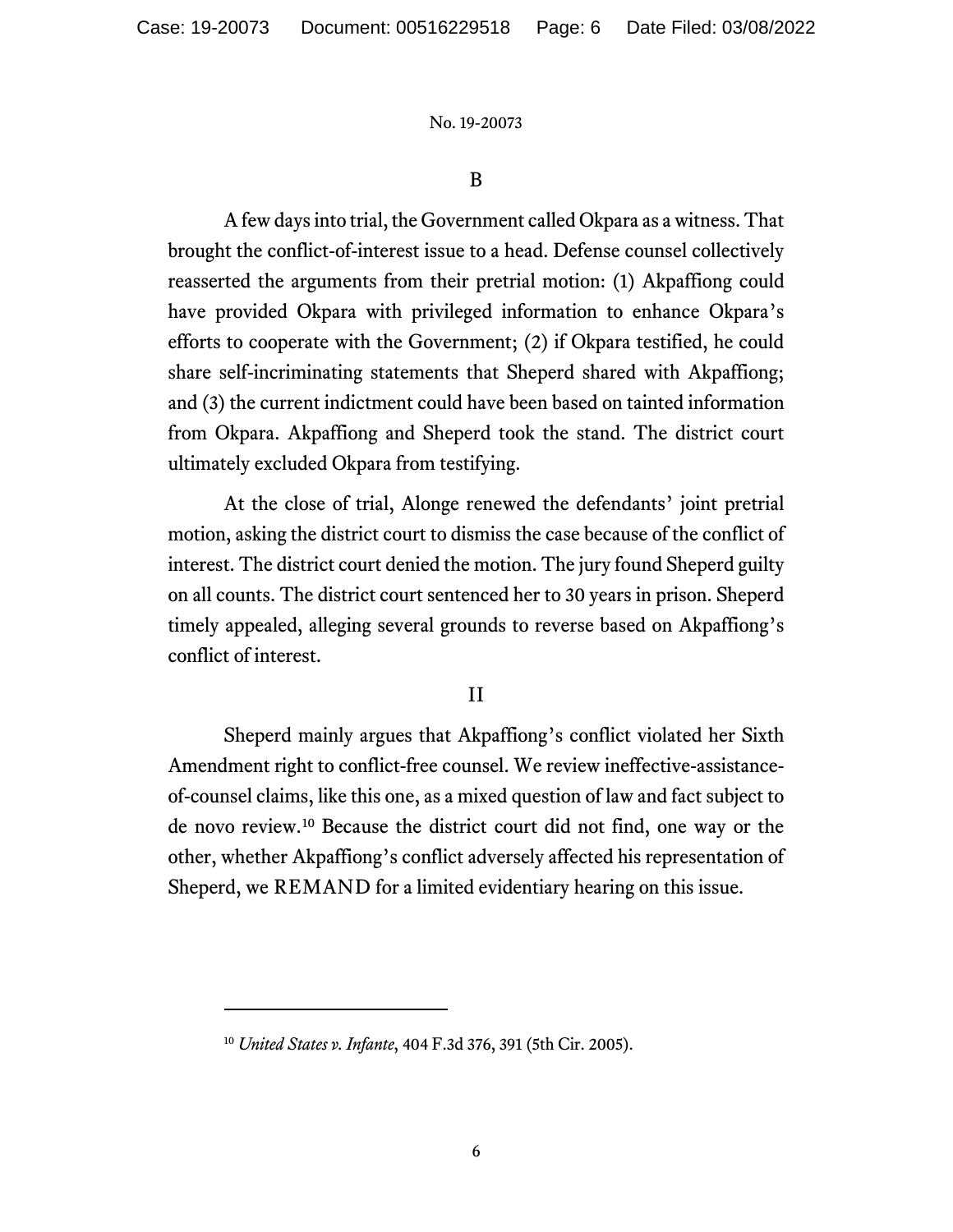A

The Constitution guarantees criminal defendants the right to a fair trial. The Supreme Court has explained that one of the safeguards making trials fair is the right to counsel.<sup>[11](#page-6-0)</sup> "In all criminal prosecutions," the Sixth Amendment declares, "the accused shall enjoy the right . . . to have the Assistance of Counsel for his defence."<sup>[12](#page-6-1)</sup> That's no hollow guarantee. The Counsel Clause does not countenance empty suits; it requires "*effective* assistance of counsel"[13—](#page-6-2)the presence of competence and absence of conflicts.

Unfortunately, not all representations meet that standard. At times a representation may suffer from "actual ineffectiveness"—one that "so undermined the proper functioning of the adversarial process that the trial cannot be relied on as having produced a just result."<sup>[14](#page-6-3)</sup> That standard is satisfied when the defendant can show that (1) her "counsel's representation fell below an objective standard of reasonableness,"[15](#page-6-4) and (2) that the "deficiencies in counsel's performance [were] prejudicial to the defense."<sup>[16](#page-6-5)</sup>

That two-pronged test has a special application when a defendant argues that her representation was infected with a conflict of interest. One of the most indispensable duties that any counsel owes his client is the duty of loyalty. Counsel breaches that duty when he labors under an actual conflict

<sup>11</sup> *See Strickland v. Washington*, 466 U.S. 668, 684–86 (1984).

<sup>&</sup>lt;sup>12</sup> U.S. CONST. amend. VI.

<span id="page-6-5"></span><span id="page-6-4"></span><span id="page-6-3"></span><span id="page-6-2"></span><span id="page-6-1"></span><span id="page-6-0"></span><sup>13</sup> *Strickland*, 466 U.S. at 686 (quoting *McMann v. Richardson*, 397 U.S. 759, 771 n.14 (1970)) (emphasis added).

<sup>14</sup> *Id.*

<sup>15</sup> *Id.* at 688.

<sup>16</sup> *Id.* at 692.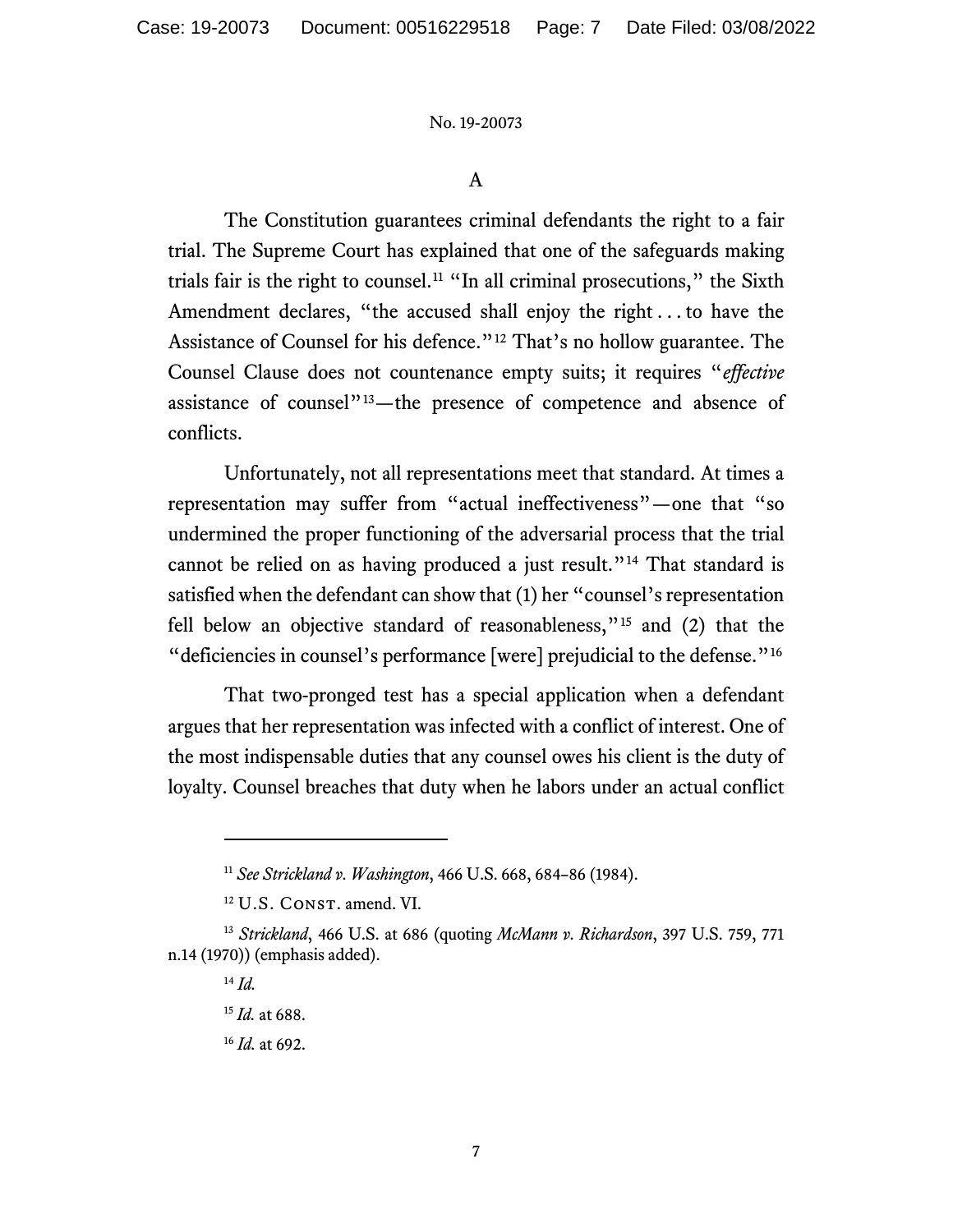of interest. And if he breaches the bedrock duty of loyalty, then his representation will fall below the objective standard of reasonableness that the Constitution requires.<sup>[17](#page-7-0)</sup>

But what about prejudice? Defendants still need to show it in actualconflict cases. They show it, though, in a special way—by showing that their case is subject to a limited presumption of prejudice. Whether it applies boils down to one question: Did the conflict "adversely affect[]" counsel's performance?[18](#page-7-1) That's a lighter lift for defendants. Proving prejudice directly means showing "a reasonable probability that, but for counsel's unprofessional errors, the result of the proceeding would have been different."<sup>[19](#page-7-2)</sup> On the other hand, the limited presumption of prejudice in actual-conflict cases turns on whether the conflict adversely affected the representation *itself*. [20](#page-7-3) One way defendants can answer that mixed question of law and fact is through "evidence that counsel's judgment was actually fettered by concern over the effect of certain trial decisions on other clients."<sup>[21](#page-7-4)</sup>

<sup>17</sup> *Id.*

<span id="page-7-1"></span><span id="page-7-0"></span><sup>18</sup> *Id.* (quoting *Cuyler v. Sullivan*, 446 U.S. 335, 348 (1980)); *see also Infante*, 404 F.3d at 390–91 (explaining that a defendant "must show that his trial attorney was acting under the influence of an actual conflict of interest that adversely affected his performance at trial").

<span id="page-7-2"></span><sup>19</sup> *Strickland*, 466 U.S. at 694. The Supreme Court in *Strickland* also explained that "[a] reasonable probability is a probability sufficient to undermine confidence in the outcome." *Id.*

<sup>20</sup> *See Infante*, 404 F.3d at 391.

<span id="page-7-4"></span><span id="page-7-3"></span><sup>21</sup> *Id.* at 393 (quoting *Perillo v. Johnson*, 205 F.3d 775, 807 (5th Cir. 2000) (internal quotation marks omitted)).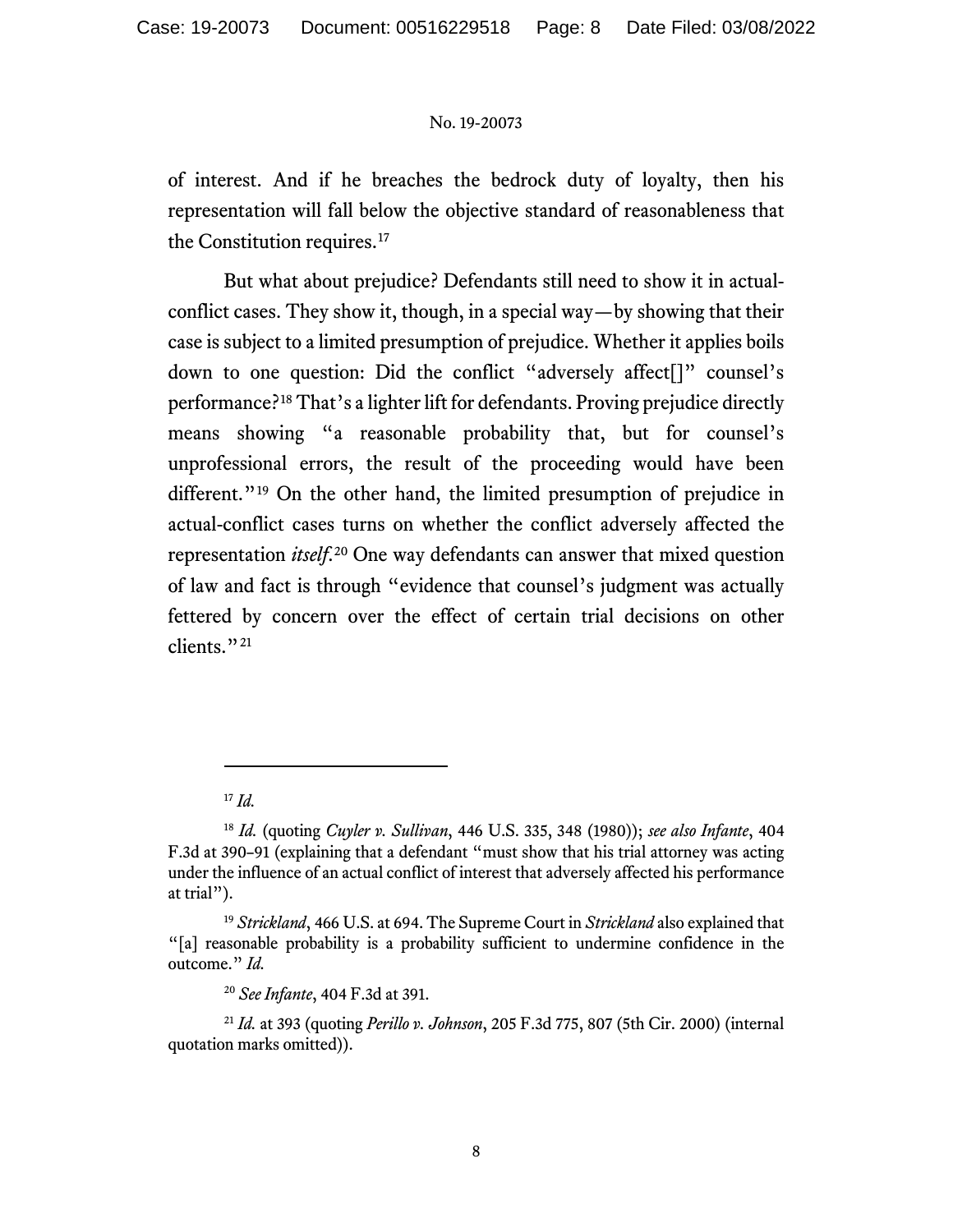## B

The Government concedes "[t]here is no dispute that Akpaffiong operated under a conflict of interest." It also concedes that both it and Akpaffiong "were obligated by rules of ethics to bring the conflict to the court's attention."[22](#page-8-0) Still, that's only the first half of Sheperd's burden. She still must prove that Akpaffiong's conflict adversely affected his performance. And on that question, on this record, we can't tell one way or the other.

For instance, Sheperd argues that Akpaffiong was not "proactive" in seeking a plea deal for her. Rather, in Sheperd's words, "he persuaded her that the Government's case was weak and that she should go to trial where she would prevail." That seems to square with Akpaffiong's testimony at a midtrial hearing on his conflict: "I never try to get my clients to plea." But it also strays from his pretrial representations to the Government—when it realized Akpaffiong was conflicted—that Sheperd wanted to plead out. All to say, questions abound about what advice Akpaffiong gave or did not give Sheperd, and what he did or did not do on her behalf.

Just as problematically, even if we knew with precision what Akpaffiong did or did not do for Sheperd, this record sheds little light on his *motives* for doing or not doing it. If Akpaffiong's motives arose from a mind fettered with concern for Okpara, then Sheperd might be correct that her right to counsel was violated. Indeed, some circumstantial evidence already points that way. The Government agreed to a reduced sentence for Okpara based on his cooperation in prosecuting Sheperd. And that deal was enabled, through and through, by Akpaffiong.

<span id="page-8-0"></span><sup>22</sup> *See In re Gopman*, 531 F.2d 262, 265 (5th Cir. 1976) (discussing ethical prohibitions on "representing parties with adverse interests").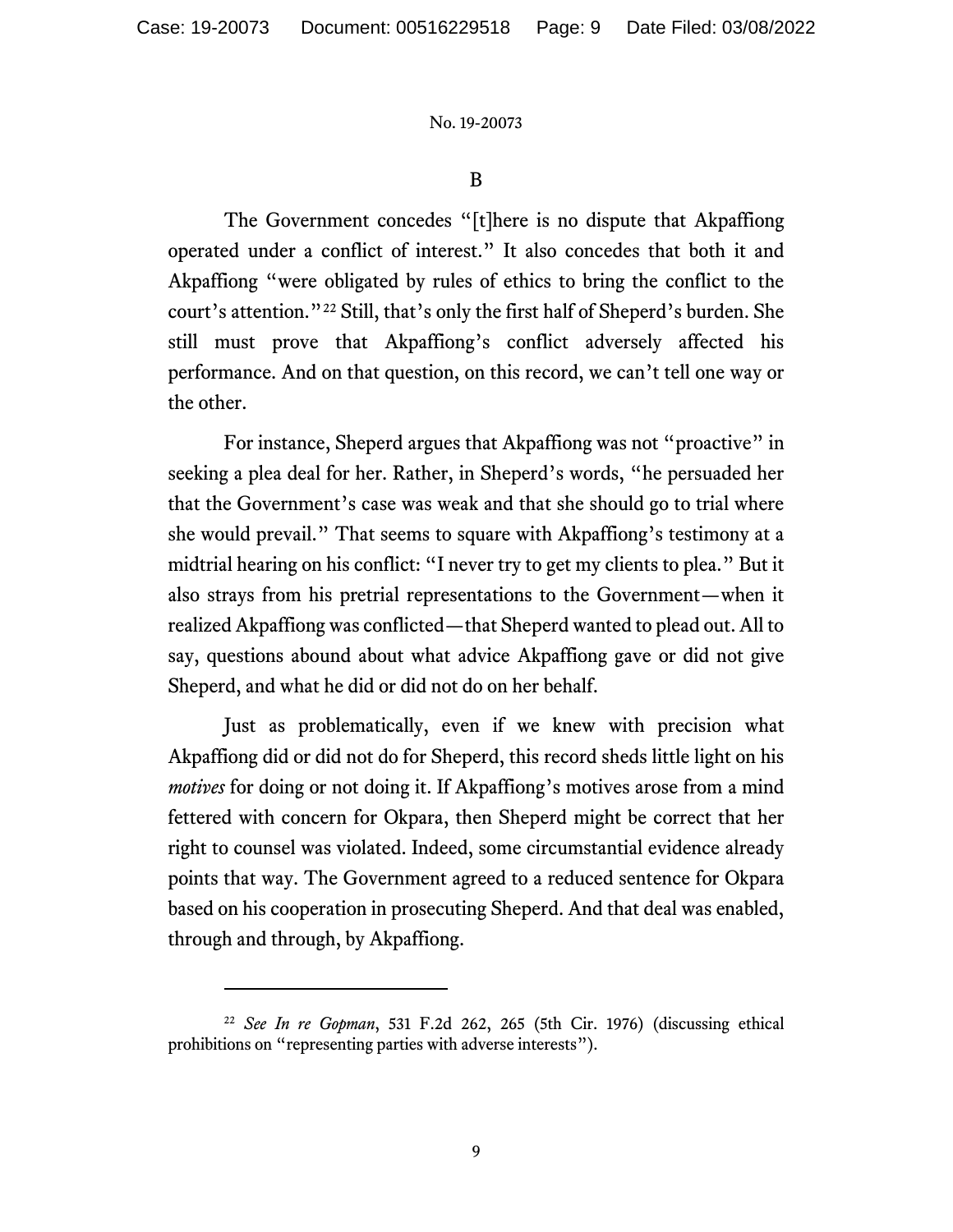Though the district court held a midtrial hearing on Akpaffiong's conflict, its limited scope left the record too underdeveloped for us to meaningfully review troubling questions about Akpaffiong's representation. Where an actual conflict existed, but the record is too "spars[e]" for us to review adverse effect, it is appropriate for us to allow the district court to more-fully develop the record with an evidentiary hearing.<sup>[23](#page-9-0)</sup> Therefore, we must REMAND for the district court to do just that.<sup>[24](#page-9-1)</sup>

## III

Sheperd advances two other grounds for reversing the district court. First, she argues that it abused its discretion by denying Alonge's continuance. Second, she contends that Akpaffiong's conflict violated her rights to due process and against self-incrimination. Because Sheperd's due process ground is derivative of her Sixth Amendment issue, we cannot decide

<span id="page-9-0"></span><sup>23</sup> *See United States v. Salado*, 339 F.3d 285, 291–92 (5th Cir. 2003) (remanding for an evidentiary hearing on actual conflict and adverse effect in the joint-representation context due, in part, to the "sparsity of the record"); *Infante*, 404 F.3d at 393 (remanding for an evidentiary hearing on adverse effect because the record was not "sufficiently developed").

<span id="page-9-1"></span><sup>&</sup>lt;sup>24</sup> But the scope of our remand is limited. Sheperd also urges that she was adversely affected because the lateness of Akpaffiong's withdrawal left her trial counsel with only days to prepare for trial. The Supreme Court, though, has already clarified that what matters in actual-conflict cases, like this one, is whether the *conflicted attorney's* representation was adversely affected—not a subsequent attorney's. *See Mickens v. Taylor*, 535 U.S. 162, 172 n.5 (2002); *see also id.* at 173 ("[A] judge [can] avoid all possibility of reversal by either seeking waiver [of the conflict] or *replacing a conflicted attorney*." (emphasis added)). Therefore, the district court need not inquire into any collateral effect that Akpaffiong's conflict may have had on Alonge's representation. Further, if Sheperd is raising a separate ineffective-assistance-of-counsel claim against Alonge, we cannot review it on this record since it was not presented to the district court. *See United States v. Wallace*, 32 F.3d 921, 930 (5th Cir. 1994) (stating that an ineffective-assistance-of-counsel claim "cannot be resolved on direct appeal unless adequately raised in the district court").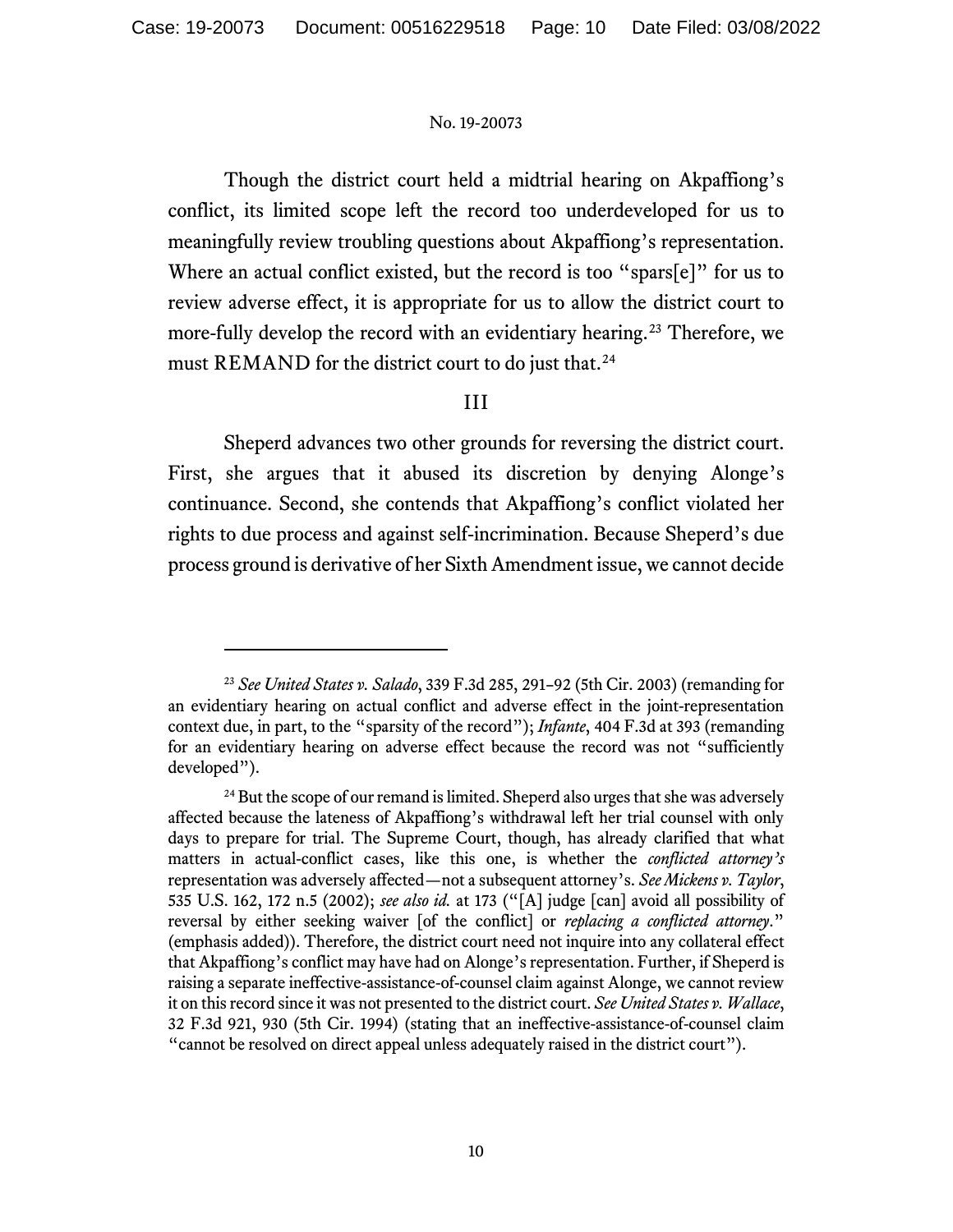it until after remand to the district court. We otherwise reject Sheperd's additional grounds for the reasons below.

## A

Sheperd claims that the trial court abused its discretion by failing to rule on her motion for a continuance given the conflict of interest.<sup>[25](#page-10-0)</sup> She says that the district court "rushed forward to trial in reaction to the case previously having been continued and out of a general predisposition for expeditious litigation, which was so extreme as to be troubling."

We will "reverse a denial [of a motion for a continuance] only when the district court has abused its discretion and the defendant can establish that he suffered serious prejudice."[26](#page-10-1) And "[w]hether a continuance was properly denied depends on the circumstances of the case."<sup>[27](#page-10-2)</sup> Even so, not every "harsh" denial of a continuance is reversible.<sup>[28](#page-10-3)</sup> To decide whether the district court reversibly abused its discretion, we look to the totality of the circumstances. We often find certain factors helpful in reviewing them: (1) "the amount of time available"; (2) "the defendant's role in shortening the time needed"; (3) "the likelihood of prejudice from denial"; (4) "the availability of discovery from the prosecution"; (5) "the complexity of the case"; (6) "the adequacy of the defense actually provided at trial"; (7) "the

<span id="page-10-0"></span><sup>&</sup>lt;sup>25</sup> Although the court did not rule on Sheperd's motion for a continuance, the motion was implicitly denied. *Snider v. L-3 Commc'ns Vertex Aerospace, L.L.C.*, 946 F.3d 660, 667 (5th Cir. 2019) (explaining that when a district court "enters a final judgment, it has implicitly denied any outstanding motions, even if the court does not explicitly deny a particular motion" (footnote omitted)).

<span id="page-10-3"></span><span id="page-10-2"></span><span id="page-10-1"></span><sup>26</sup> *United States v. Rounds*, 749 F.3d 326, 336 (5th Cir. 2014) (quoting *United States v. Castro*, 15 F.3d 417, 423 (5th Cir. 1994)) (internal quotation marks omitted).

<sup>27</sup> *United States v. Hopkins*, 916 F.2d 207, 217 (5th Cir. 1990).

<sup>28</sup> *United States v. Hughey*, 147 F.3d 423, 431 (5th Cir. 1998).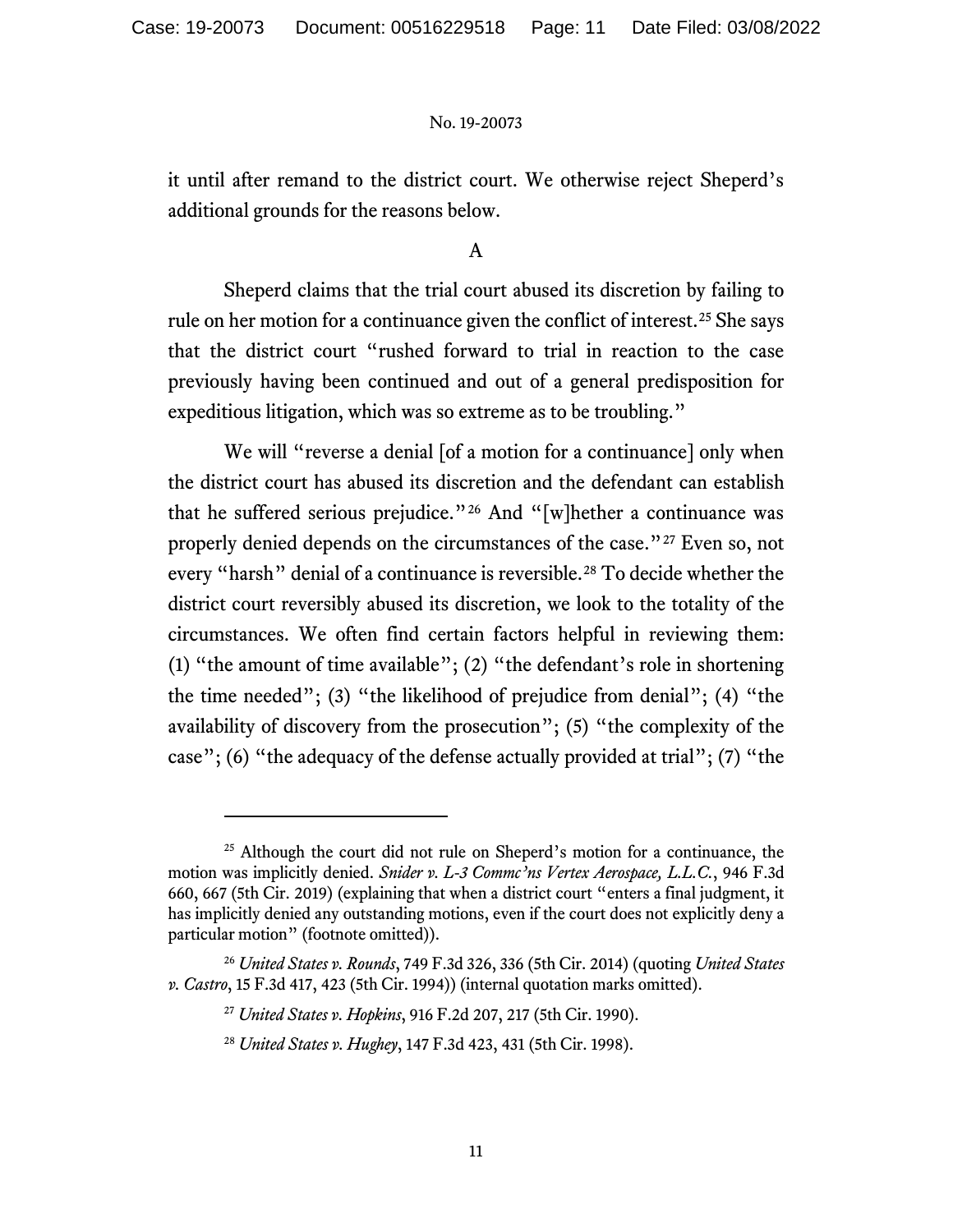experience of the attorney with the accused";<sup>[29](#page-11-0)</sup> and (8) the timeliness of the motion.<sup>[30](#page-11-1)</sup>

# (1)

The first factor—the time available—weighs against finding an abuse of discretion. Sheperd repeatedly contends that Alonge had less than two weeks to prepare since he did not file his notice to appear until August 28, 2018—the day after Akpaffiong withdrew. But we mark the time differently. Again, Alonge got involved in Sheperd's case as early as August 14. He also attended a proffer session with the Government three days later, on August 17. Since trial did not begin until September 7, that gave Alonge about threeand-a-half weeks to get ready for trial. We have upheld denial of a motion for continuance before in a case involving "ten defendants, even more witnesses, and voluminous discovery" where counsel was appointed only a week-anda-half before trial.[31](#page-11-2) On these facts, then, Alonge had ample time to prepare for trial.

## (2)

The second factor—the defendant's role in shortening the time needed—weighs *weakly* in favor of finding an abuse of discretion. Sheperd did not create Akpaffiong's conflict. And, as the Government concedes, it was Akpaffiong who delayed informing Sheperd and the district court about

<sup>29</sup> *United States v. Stalnaker*, 571 F.3d 428, 439 (5th Cir. 2009).

<span id="page-11-2"></span><span id="page-11-1"></span><span id="page-11-0"></span><sup>30</sup> *See United States v. Krout*, 66 F.3d 1420, 1435–36 (5th Cir. 1995) ("Denial of an eleventh hour . . . motion for a continuance—even when an attorney unfamiliar with the case must take over representation of a defendant—is not an abuse of discretion."). The parties only weakly dispute what factors we should consider in determining whether the district court abused its discretion. As Sheperd concedes, the factors they propose "are essentially substantively similar and relevant."

<sup>31</sup> *United States v. Lewis*, 476 F.3d 369, 387 (5th Cir. 2007).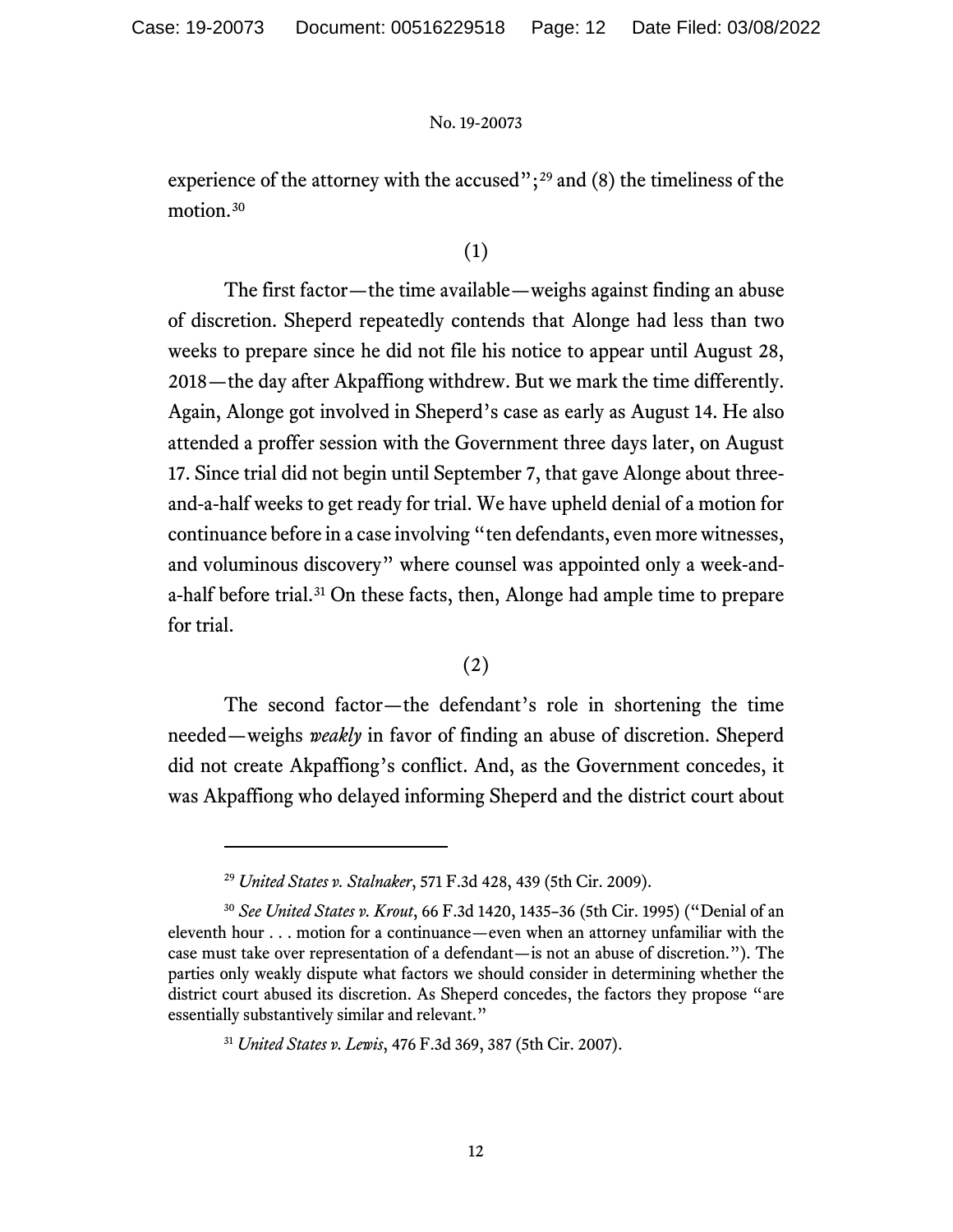it. Even so, Sheperd contributed to Alonge's time crunch. As a reminder, she told Alonge on August 22 not to represent her, and did not rehire him until August 27. So this factor does not weigh as far in Sheperd's favor as it otherwise could.

# (3)

The third factor—the likelihood of prejudice from denial—is neutral. On the one hand, perhaps Akpaffiong's conflict adversely affected his representation of Sheperd. That is why we are sending part of this case back to the district court. On the other hand, and as we detail more below in the sixth factor, Alonge competently defended Sheperd at trial. With facts pointing both ways, the most we can conclude is that the third factor is neutral.

# (4)

The fourth factor—the availability of discovery from the prosecution—favors finding an abuse of discretion. Sheperd contends that Alonge "never received six of fourteen discovery discs." And of the discs he did receive, Akpaffiong did not send Alonge the passwords for five of them until 10:00 pm the night before trial. Nor does the Government contend that it provided discovery to Alonge directly. So the fourth factor weighs in favor of finding an abuse of discretion.

# (5)

The fifth factor—the complexity of the case—is neutral. The Government admits that this was a "complex" case. At the same time, though, Alonge represented to the jury that he formerly worked as an Assistant Attorney General, and that he had prosecuted healthcare-fraud cases before. Alonge's experience mitigates the case's complexity.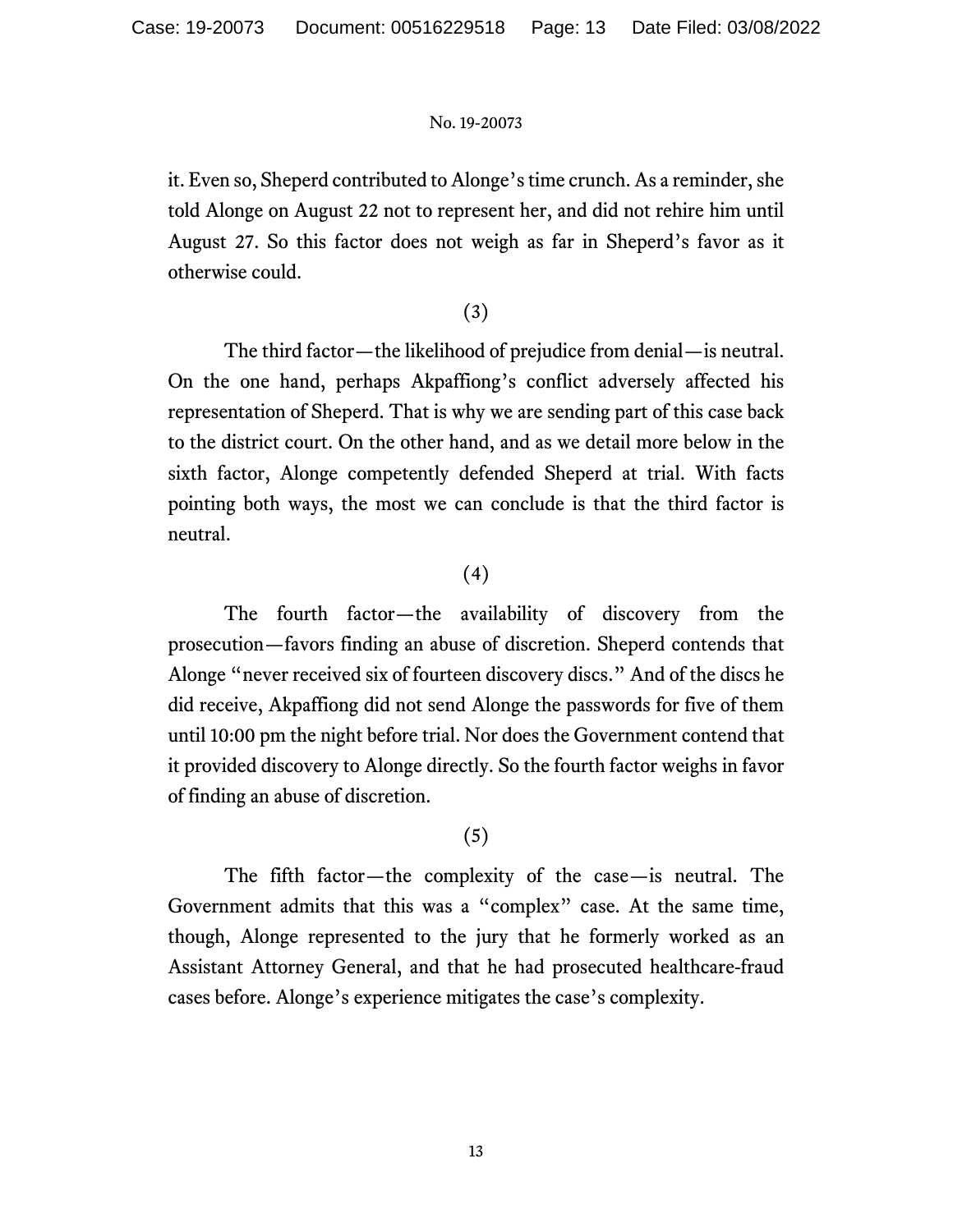## (6)

The sixth factor—the adequacy of the defense provided at trial weighs against finding an abuse of discretion. Sheperd asserts a litany of complaints against Alonge: broadly, that he failed to pursue appropriate remedies for Akpaffiong's conflict; that he failed to subpoena or crossexamine relevant witnesses; and that he failed to put on a defense. But for all Sheperd's complaints about Alonge now on appeal, we cannot help noticing that she did not raise an independent ineffective-assistance-of-counsel claim against him in the district court. And from where we sit, Sheperd has little to complain about. Alonge was not alone in pursuing his strategy that the Government had failed to meet its burden. Ramirez's counsel pursued the same strategy. So, too, did Nwoko's counsel, who called only one, very-brief character witness. *No attorney* cross-examined five of the witnesses that Alonge declined to cross examine. Moreover, Alonge directly examined Sheperd at trial to help exclude Okpara's testimony *because of* Akpaffiong's conflict. And, at closing arguments, Alonge minimized Sheperd's role in the fraud to the jury. We have found that defense counsel performed adequately before on similar facts.<sup>[32](#page-13-0)</sup> As a result, the sixth factor weighs against finding an abuse of discretion.

# (7)

The seventh factor—the experience of the attorney with the accused—weighs against an abuse of discretion. As we already outlined above, Alonge had about three-and-a-half weeks to prepare for trial. He also

<span id="page-13-0"></span><sup>&</sup>lt;sup>32</sup> See Lewis, 476 F.3d at 387 (holding that counsel's performance was adequate where he cross-examined adverse witnesses and minimized his client's role during opening and closing arguments).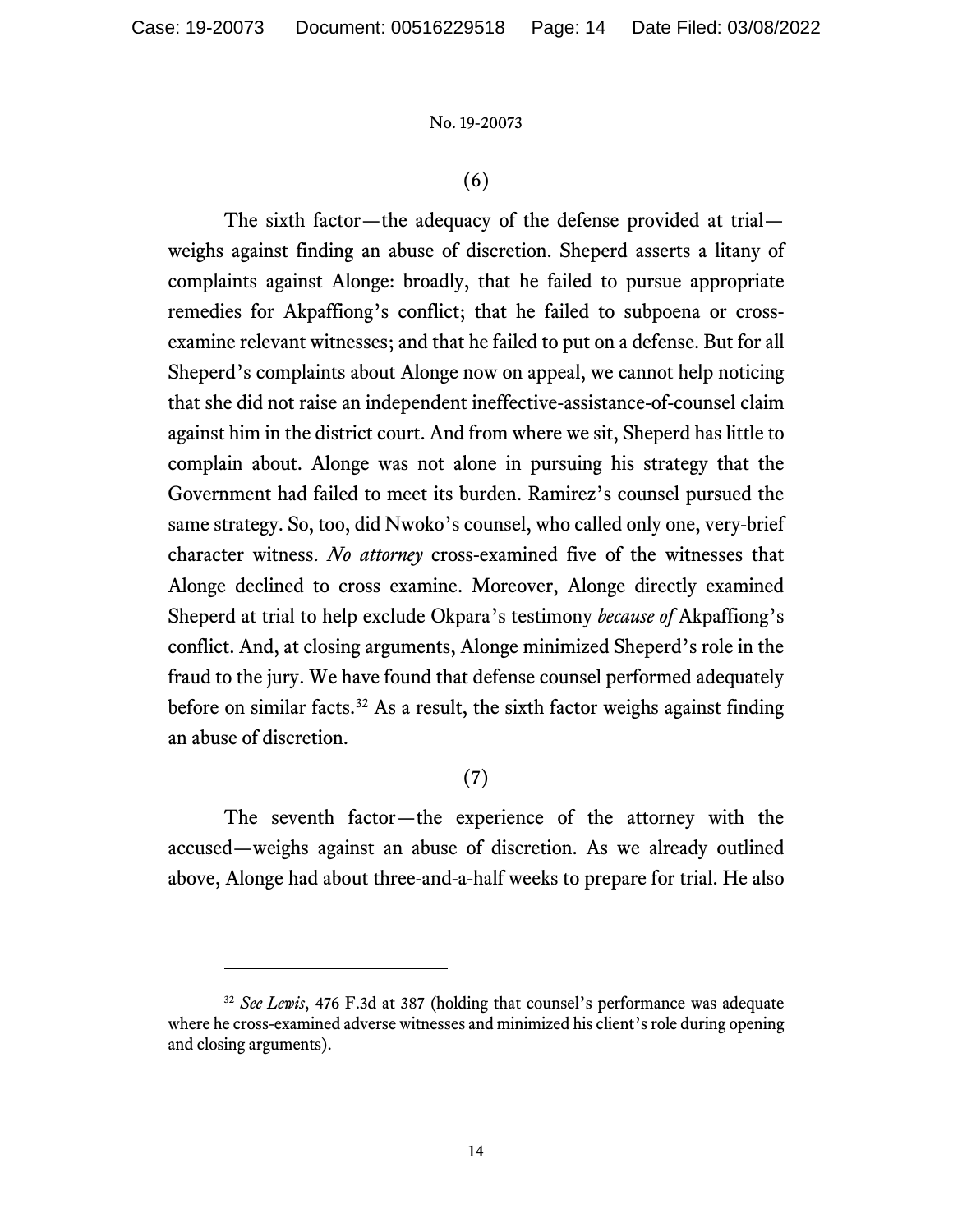held himself out to the jury as an experienced attorney familiar with healthcare-fraud cases.

# (8)

The eighth factor—the timeliness of the motion—weighs *heavily* against an abuse of discretion. We have said before that district courts do not abuse their discretion when denying "eleventh hour" motions for continuances.[33](#page-14-0) And that includes when the continuance is filed by attorneys "unfamiliar with the case [that] must take over representation of a defendant."[34](#page-14-1) Here, Alonge *was* familiar with the case and defendant. Here, Akpaffiong assured the district court that Alonge was ready for trial. And here, Alonge had *weeks* to prepare for trial. If he needed a continuance, then he should have filed it sooner than *the night before* jury selection.

\* \* \*

After considering the totality of the circumstances, two factors weigh or weigh weakly in favor of finding an abuse of discretion, two factors are neutral, and four factors weigh against or heavily against finding an abuse of discretion. On balance, then, we cannot say on this record that the district court erred in denying Alonge's motion for a continuance.

## B

Finally, Sheperd contends that her Fifth Amendment rights were violated twice over. She first contends that Akpaffiong's conflict violated her due process right to a fair trial. Because her brief argument is completely derivative of her Sixth Amendment's, it will have to be resolved after this

<span id="page-14-0"></span><sup>33</sup> *Krout*, 66 F.3d at 1435.

<span id="page-14-1"></span><sup>34</sup> *Id.* at 1435–36.